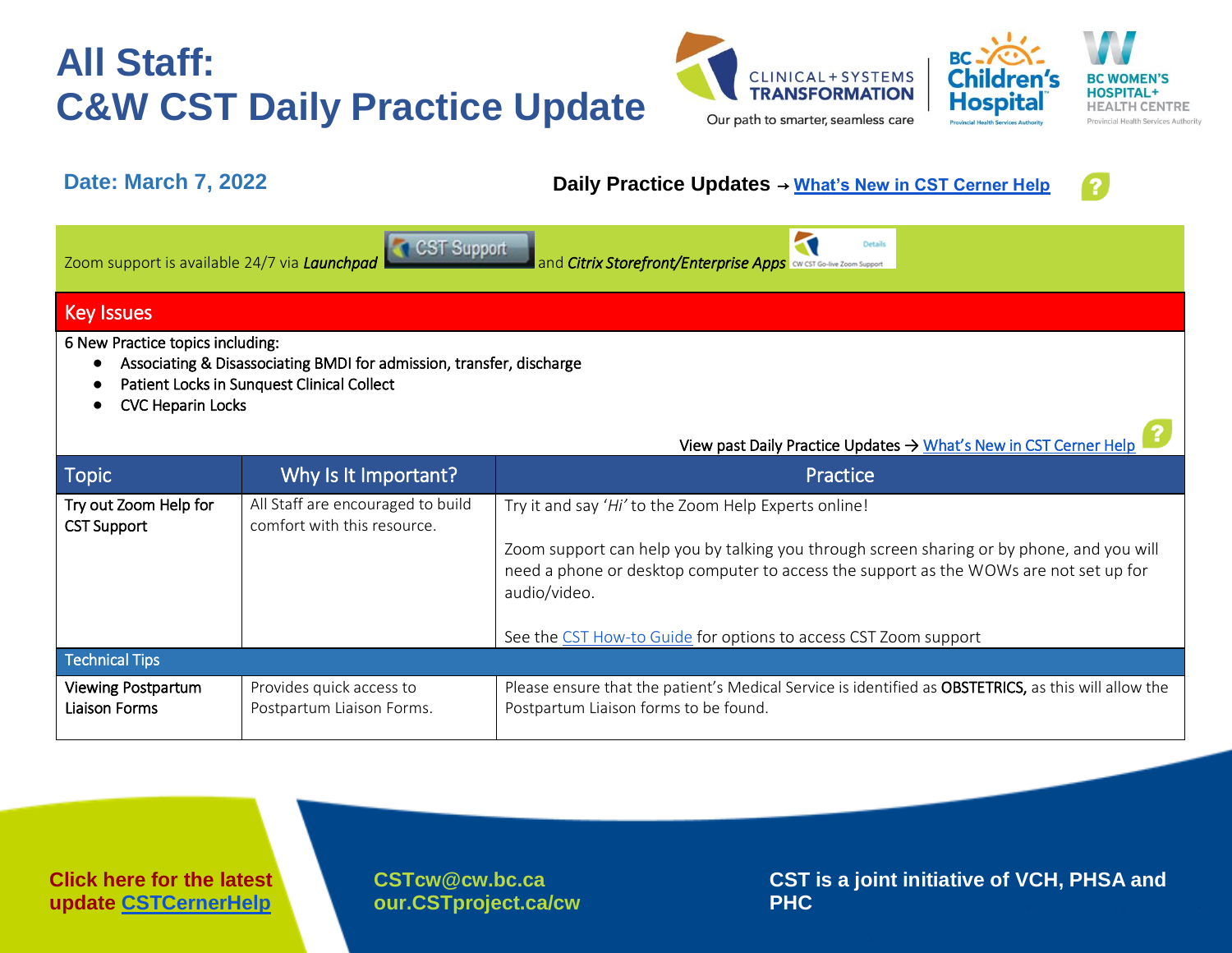



|                                                                                                                                            |                                                                                                                                                | This can be found by clicking on the encounter type in the top right corner of the patient's chart.<br>In the window that pops up, the encounter and the Medical Service can be easily listed:<br>Custom Information: DRESSDAYONE, CEDARTWO                                                                                                                                                                                                                                                                                                                                 |
|--------------------------------------------------------------------------------------------------------------------------------------------|------------------------------------------------------------------------------------------------------------------------------------------------|-----------------------------------------------------------------------------------------------------------------------------------------------------------------------------------------------------------------------------------------------------------------------------------------------------------------------------------------------------------------------------------------------------------------------------------------------------------------------------------------------------------------------------------------------------------------------------|
|                                                                                                                                            |                                                                                                                                                | <b>Encounter Type</b><br>eason for Visit<br>Medical Service<br>Discharge Date<br>Location<br>Registration Date<br>Encounter #<br>GENERAL INFORMATION<br>Full Name<br>EMC:<br>DRESSDAYONE, CEDARTWO<br>See the CST Practice Pointer: Troubleshooting: PowerChart Postpartum Liaison Form Shows: "No<br>Data Found"                                                                                                                                                                                                                                                           |
| Associating and<br>disassociating BMDI for<br>admission, transfer,<br>discharge, bed moves,<br>etc (Bedside Medical<br>Device Integration) | If a patient is not disassociated<br>from a monitor and a new patient<br>is admitted to the same bed,<br>patient information can be<br>merged. | A patient needs to be "associated" when they arrive and "disassociated" when they<br>move/transfer/discharge. This prevents current and former patient information from merging.<br><b>Interactive View and I&amp;O</b><br>™■■■☆/<br>$T^{\infty}$<br>Associate Device<br>S OB Triage<br>See CST Help Topic: Associate and Disassociate Bedside Medical Device<br>When reviewing iView for BMDI results, if there are results that are erroneous, CST Cerner<br>$\bullet$<br>allows you to edit any incorrect values<br>See CST Help Topic: Modify Unsigned Vital Signs/Data |

**Click here for the latest update [CSTCernerHelp](http://cstcernerhelp.healthcarebc.ca/#t=Whats_New%2FWhat_s_New.htm&rhsearch=favourites%20printer&rhsyns=%20)**

**[CSTcw@cw.bc.ca](mailto:CSTcw@cw.bc.ca)  our.CSTproject.ca/cw**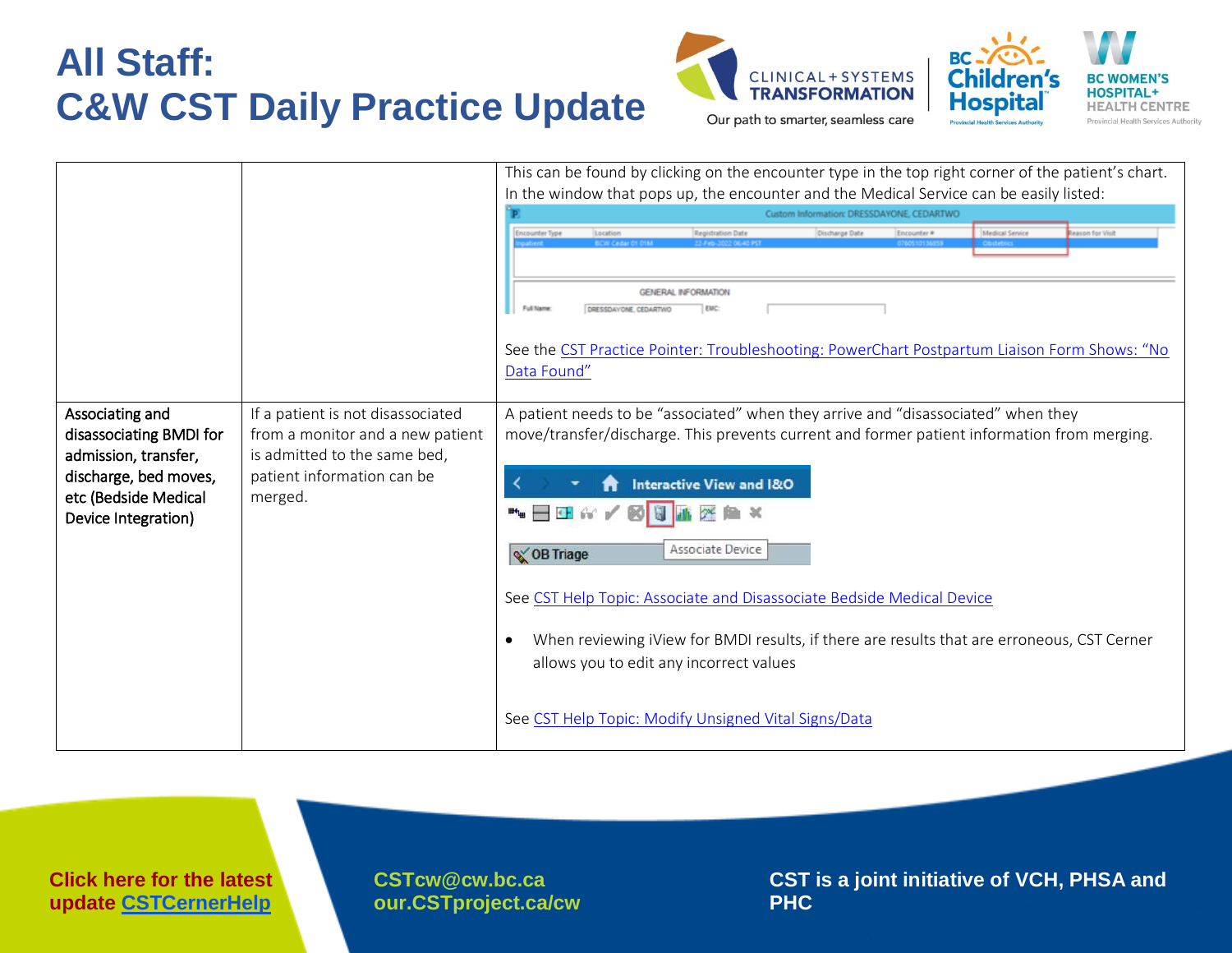



|                                                      |                                                                                                                             | BMDI results can be modified or uncharted after signing by right-clicking the result and<br>$\bullet$<br>selecting an action from the pop-up menu<br>豐∡<br><b>4 VITAL SIGNS</b><br><b>Temperature Oral</b><br>DegC<br><b>Apical Heart Rate</b><br>bpm<br><b>Heart Rate Monitored</b><br>bpm<br><b>SBP/DBP Cuff</b><br>mmHq<br><b>Cuff Location</b><br>Mean Arterial Pressure, Cuff<br>mmHc<br><b>Blood Pressure Method</b><br>mmHa<br><b>SBP/DBP Arterial Line</b><br>Mean Arterial Pressure, Invasive<br>mmHq<br>mmHq<br><b>Central Venous Pressure</b><br>mmHq<br><b>Intracranial Pressure</b><br>Cerebral Perfusion Pressure, Cuff<br>mmHq<br>mmHq<br>Cerebral Perfusion Pressure, Invasive<br>⊿ Oxygenation<br>br/min<br><b>Respiratory Rate</b><br>Measured O2% (FIO2)<br><b>Oxygen Activity</b><br><b>Oxygen Therapy</b> | 88<br>$33/15$ $\sqrt{ }$<br>$21 \quad$<br>116/66<br>83<br>19 | 14-Feb-2018<br>09:45 PST 09:44 PST 09:17 PST 08:54 PST 08:52 PST<br>Add Result.<br>View Result Details<br>View Comments<br>View Flag Comments<br>View Reference Material<br>View Order Info<br>View History<br>Modify<br>Unchart<br>Change Date/Time<br>Add Comment.<br><b>Duplicate Results</b> |  |
|------------------------------------------------------|-----------------------------------------------------------------------------------------------------------------------------|--------------------------------------------------------------------------------------------------------------------------------------------------------------------------------------------------------------------------------------------------------------------------------------------------------------------------------------------------------------------------------------------------------------------------------------------------------------------------------------------------------------------------------------------------------------------------------------------------------------------------------------------------------------------------------------------------------------------------------------------------------------------------------------------------------------------------------|--------------------------------------------------------------|--------------------------------------------------------------------------------------------------------------------------------------------------------------------------------------------------------------------------------------------------------------------------------------------------|--|
| Lab Tips                                             |                                                                                                                             |                                                                                                                                                                                                                                                                                                                                                                                                                                                                                                                                                                                                                                                                                                                                                                                                                                |                                                              |                                                                                                                                                                                                                                                                                                  |  |
| Patient Locks in<br><b>Sunquest Clinical Collect</b> | A Patient Lock may occurs in<br>Sunquest Clinical Collect,<br>temporarily locking you out of the<br>collection application. | A patient lock may occur in Sunquest Clinical Collect due to 2 reasons:<br>More than one user is accessing a patient's lab orders in <b>Sunquest Clinical Collect</b><br>$\bullet$<br>The <b>Sunquest Clinical Collect</b> application was not exited properly<br>$\bullet$<br>The patient lock is ONLY within Sunquest Clinical Collect and does not affect CST Cerner.<br><b>Resolve Patient Lock</b><br>If the Patient Lock error message states that it is being processed by the nurse, then this lock<br>$\bullet$<br>was self-created. The patient lock will end in 10 minutes. Re-attempt Sunquest Clinical Collect<br>after this time elapses.<br>If urgent or if issue persists, print Cerner Lab Labels via PM Conversation                                                                                         |                                                              |                                                                                                                                                                                                                                                                                                  |  |

**Click here for the latest update [CSTCernerHelp](http://cstcernerhelp.healthcarebc.ca/#t=Whats_New%2FWhat_s_New.htm&rhsearch=favourites%20printer&rhsyns=%20)**

**[CSTcw@cw.bc.ca](mailto:CSTcw@cw.bc.ca)  our.CSTproject.ca/cw**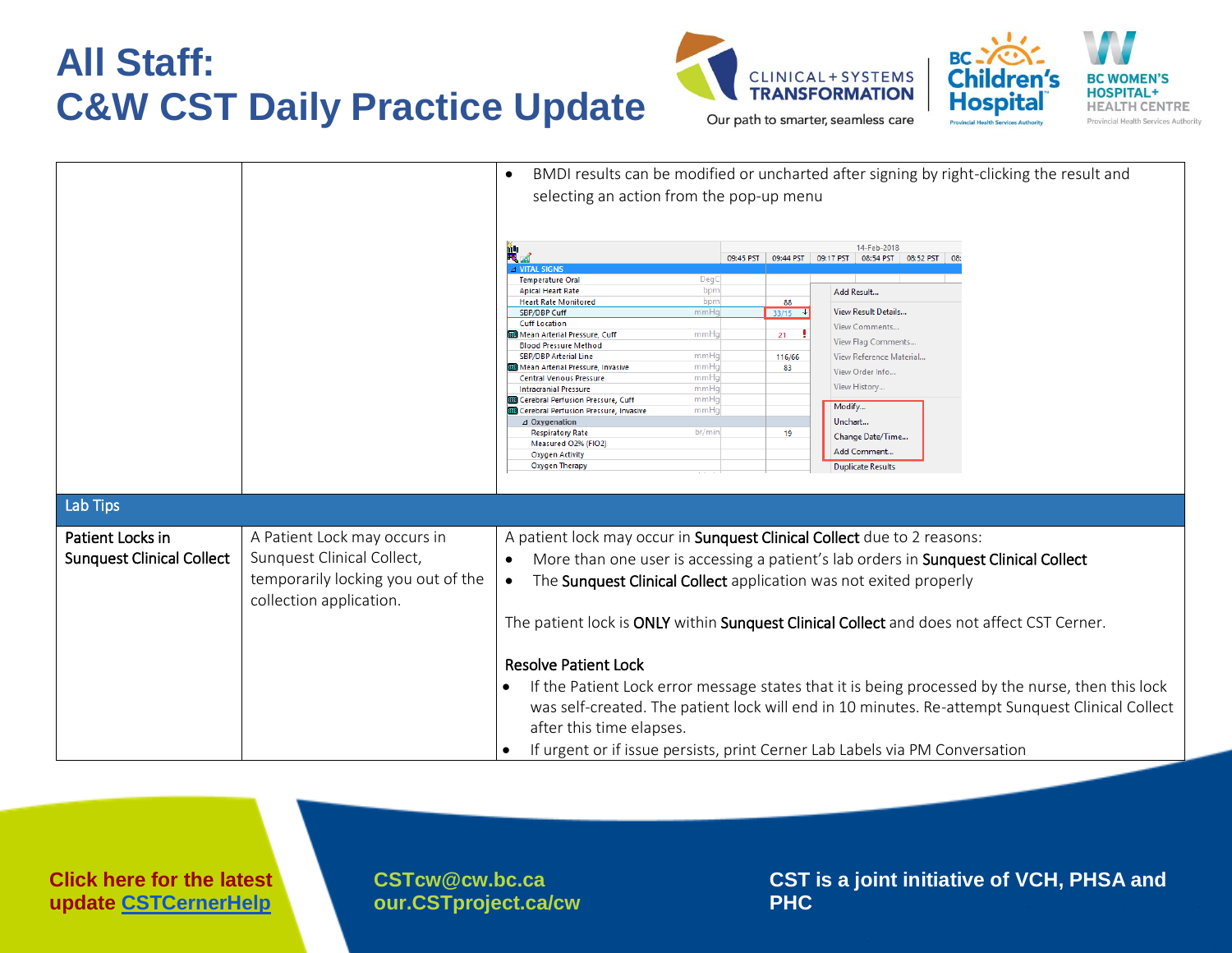



|                                     |                                                                                                       | <b>Prevent Patient Locks</b><br>1. When your labels have printed and you are done, ensure you click Done-Exit<br>Done-EXIT<br>Warning: Never click the "X" in the top right hand corner of SQ Collect - this will always<br>lock the patient for 9 minutes.<br>2. When you don't need to print labels, but need to exit Sunquest Clinical Collect, click<br>Cancel<br>Cancel                                                                                                                                                                 |
|-------------------------------------|-------------------------------------------------------------------------------------------------------|----------------------------------------------------------------------------------------------------------------------------------------------------------------------------------------------------------------------------------------------------------------------------------------------------------------------------------------------------------------------------------------------------------------------------------------------------------------------------------------------------------------------------------------------|
| <b>Medication / Provider Orders</b> |                                                                                                       |                                                                                                                                                                                                                                                                                                                                                                                                                                                                                                                                              |
| <b>CVC Heparin Locks</b>            | Standardized orders and charting<br>of information allows for clear<br>understanding of patient care. | Documentation of Heparin locking CVC lines can be completed as per policy in iView.<br>It may have a Patient Care Order or a Medication Order, depending on which area you are<br>working in.<br>Documentation can be completed against specific lumens within the Line dynamic group.<br>White Lumen Line Care/Action Locked/cap<br>$\diamond$ White Lumen Line Locked Solu<br>$\diamond$ White Lumen Lock Solution Wi $\diamond$<br>◇ White Patency Status<br>◇ Lock Volume<br>mL<br><b>Blood Collected Volume</b><br>mL<br>Site Condition |

**Click here for the latest update [CSTCernerHelp](http://cstcernerhelp.healthcarebc.ca/#t=Whats_New%2FWhat_s_New.htm&rhsearch=favourites%20printer&rhsyns=%20)**

**[CSTcw@cw.bc.ca](mailto:CSTcw@cw.bc.ca)  our.CSTproject.ca/cw**